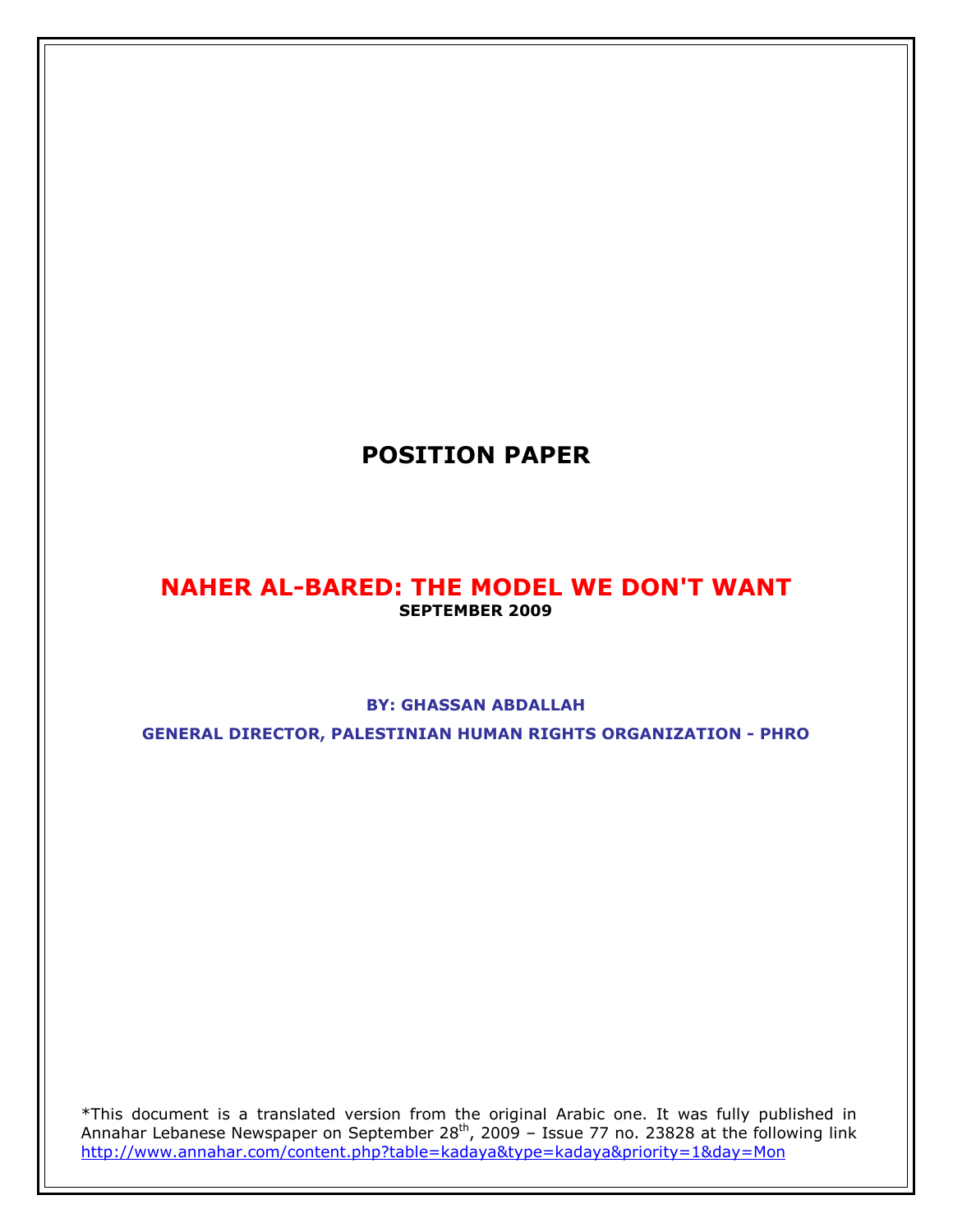$\overline{a}$ 

On May 20<sup>th</sup> 2007, a fierce battle erupted in the refugee camp of Naher Al-Bared, in northern Lebanon. The armed forces did not manage to halt the battle quickly. The Lebanese Government, thus, asked residents to evacuate the camp, until the fight came to a stop and promised they would all return, as soon as possible. The battle ended on September 4th 2007, leaving the old camp completely destroyed and the new camp, heavily damaged. Through the Lebanese-Palestinian Dialogue Committee (LPDC), the Government then committed itself to a speedy reconstruction and rebuilding of the camp, in addition to re-establishing security and renewing the ties linking Naher Al-Bared to the neighborhood, so as to serve as a model for other camps and for the Lebanese-Palestinian relations in general.

Some 26,000 Palestinian refugees used to lived in the old camp of Naher Al-Bared, whereas the new one gathered about 10,000 Palestinian refugees and economically marginalized Lebanese families, who moved to the refugee camp and the neighborhood as renting there was cheaper<sup>1</sup>.

Established in 1949, Naher Al-Bared is situated 16 kilometers away from Tripoli, on the seaside highway. As from 1950, UNRWA started to offer services to the refugees. Naher Al-Bared became an important commercial hub for the Lebanese from the Akkar region and the most prosperous amongst the 12 Palestinian camps in Lebanon. This was due not only to the very location of the camp - between Tripoli and Akkar, near to the Syrian borders and on the seaside international highway – but also due to the residents' vocation to trade and ability as handcrafters, in addition to the strong relations and bonds they have established with the neighborhood.

The camp has prospered, in parallel with the absence of a Lebanese authority, a consequence of the 1975-Lebanese Civil War, and the control of the Palestinian Liberation Organization (PLO) and the Palestinian factions, control which also extended to the neighborhood. The PLO and the Palestinian factions also played a key role in managing other regions, which were under the rule of what was then called the ''Lebanese National Movement''. Thus, the oppression residents were submitted to till then by the authoritarian "Second Bureau"<sup>2</sup> - which forbade construction and commercial activities in the camp - came to an end. Construction and commercial activities flourished and Naher Al-Bared became Akkar's main commercial hub.

#### \*\*\* SUSPICION OF TERRORISM \*\*\*

Extremism is unlikely to grow in any prosperous society. It is not logic, then, that terrorist organizations – such as "Fateh Al-Islam" – would thrive in Naher Al-Bared. Investigations and security and press reports on the establishment of "Fateh Al-Islam" all showed that the group was alien to Lebanon and the camps. It disembarked simultaneously in Naher Al-Bared and other places, like Shatila and Burj El-Barajneh camps in Beirut and the Beddawi camp in northern Lebanon. But it was isolated and expelled from these latter locations. As a result, the members of the group left Beirut and Beddawi and joined their counterparts in Naher Al-Bared, where they overcame a Palestinian party, without killing any of its members, though. "Fateh Al-Islam" ripened in this milieu.

<sup>&</sup>lt;sup>1</sup> The old camp being too small to accommodate the increasing number of residents, several families had to buy land in the neighborhood, namely in the Mohammara and Behnin localities.

<sup>&</sup>lt;sup>2</sup> Since the 50s, all camps were submitted to military control. The intelligence branch of the Army (the "Second Bureau") ruled the camps. This situation lasted until the end of the 60s, ending with the signature of the Cairo Agreement.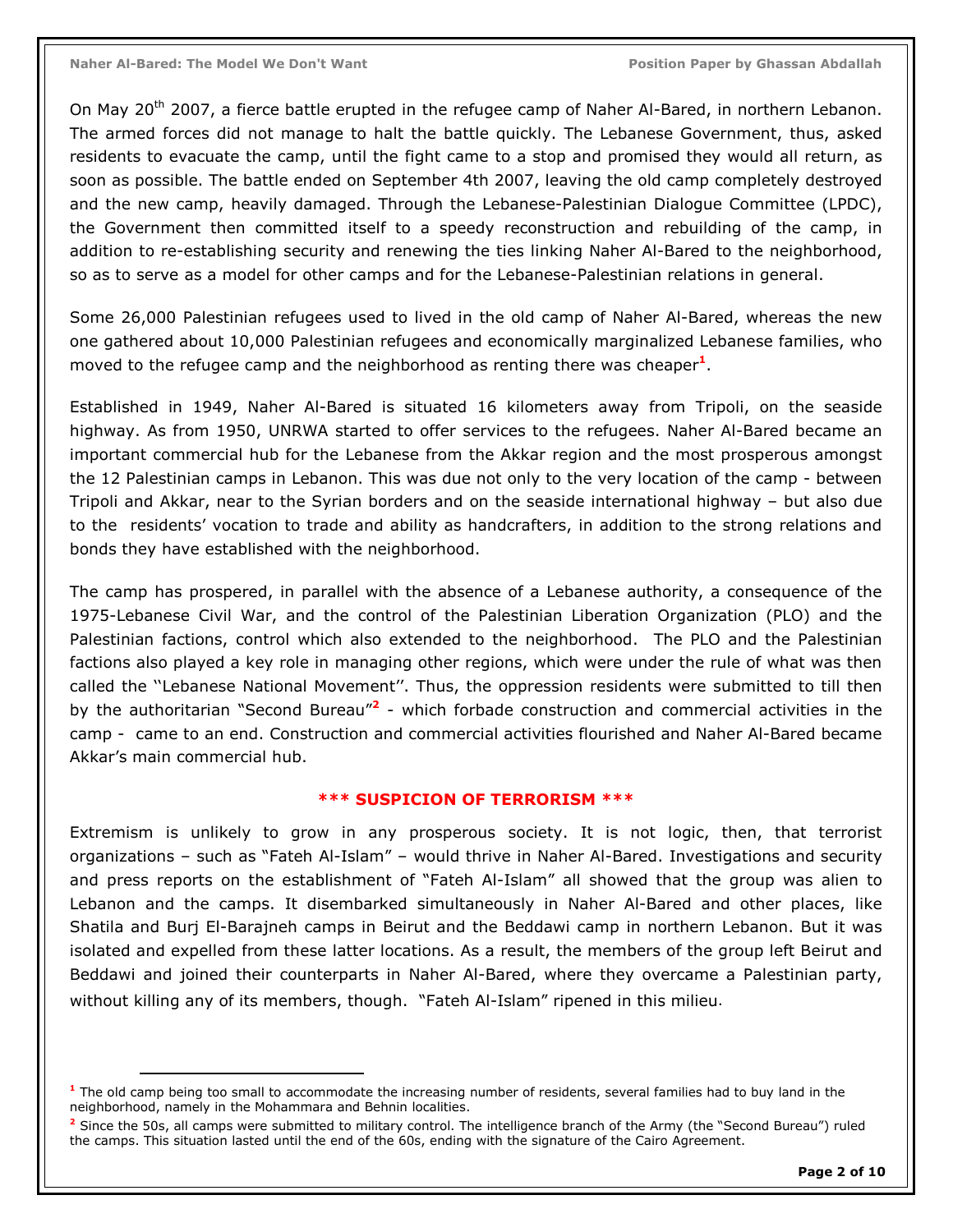$\overline{a}$ 

The Palestinian party in question is known for its ties with a country in the region. Such a situation facilitated "Fateh Al-Islam's" rapid growth in the wide space until then controlled by the Palestinian party in question with its heavy weaponry<sup>3</sup>. "Fateh Al-Islam" announced its presence in a folkloric way, with its leaders and spokespersons posing for the cameras and the media with their faces covered by Palestinian "koffiyeh" ("national scarves'') and carrying arms. Once spotlighted, camp residents were immediately suspected of terrorism, though many signs indicated that they rejected "Fateh Al-Islam", whose members had paid double price to buy buildings in the camp and entered in conflict with other Palestinian factions. However, "Fateh Al-Islam" proved more powerful both in strength and in number of militants. No one managed to eradicate the group, strengthened in its ranks by militants who had easily (!) fled from Beddawi and the camps in Beirut. They hided themselves in places difficult to be spotted and secretly intensified their presence, both in terms of militants and weaponry before unveiling their identity.

Anyway, the suspicion of terrorism that hung over the camp can be dismissed by the fact that, out of some 400 militants who initially formed the "Fateh Al-Islam" group, residents of Naher Al-Bared did not exceed a handful. The legal procedures and security investigations conducted at the end of the battle, which resulted in the imprisonment of about 200 members of the group, gave enough a proof of this fact.

#### \*\*\* PROMISES …. AND PROMISES \*\*\*

Before addressing the negative sides of the question, it is important to recognize that the Lebanese Cabinet, chaired by Prime Minister Fouad Siniora, was the first to launch mechanisms, though still not implemented, to put the Lebanese-Palestinian relations back into the right track, be it on the social, civil and economic levels, as far as the refugees themselves are concerned, or on the political level, as far as the PLO is concerned.

Within the same context, Premier Siniora's first Cabinet took several steps, such as:

- creation of the Lebanese-Palestinian Dialogue Committee (LPDC) in October 2005 by an order issued by the Council of Ministers
- launch of a series of dialogue initiatives with Palestinians, in order to reach a unified vision over the present and future situation of Naher Al-Bared camp and the status of the Palestinian refugees in Lebanon in general
- official recognition of the PLO, by allowing the re-opening of its representation bureau in Beirut, assigning Embassy status to it on May 16th 2006. Note that, before that, the Lebanese Cabinet was not allowed to deal, directly, with the PLO. The latter had been denied an official presence in Lebanon, so as to prevent its easy and free contact with the Palestinian community living here

In fact, since the Nakba, and the forced Palestinian exodus to Lebanon, and until the flare-up of the civil war in 1975, none the consecutive Cabinets have come up with any piece of legislation to discipline the presence of a civil Palestinian community in the country. The sole exception is the establishment, in 1962, of the General Directorate of Refugees Affairs, affiliated to the Ministry of Interior Affairs. Later on, in 1969, the Cairo Agreement was signed, under the pressure of the growth

<sup>&</sup>lt;sup>3</sup> All PLO-affiliated Palestinian factions handed their heavy and medium-range weapons when the Lebanese authorities ordered the dissolution of the militias in the 1990s.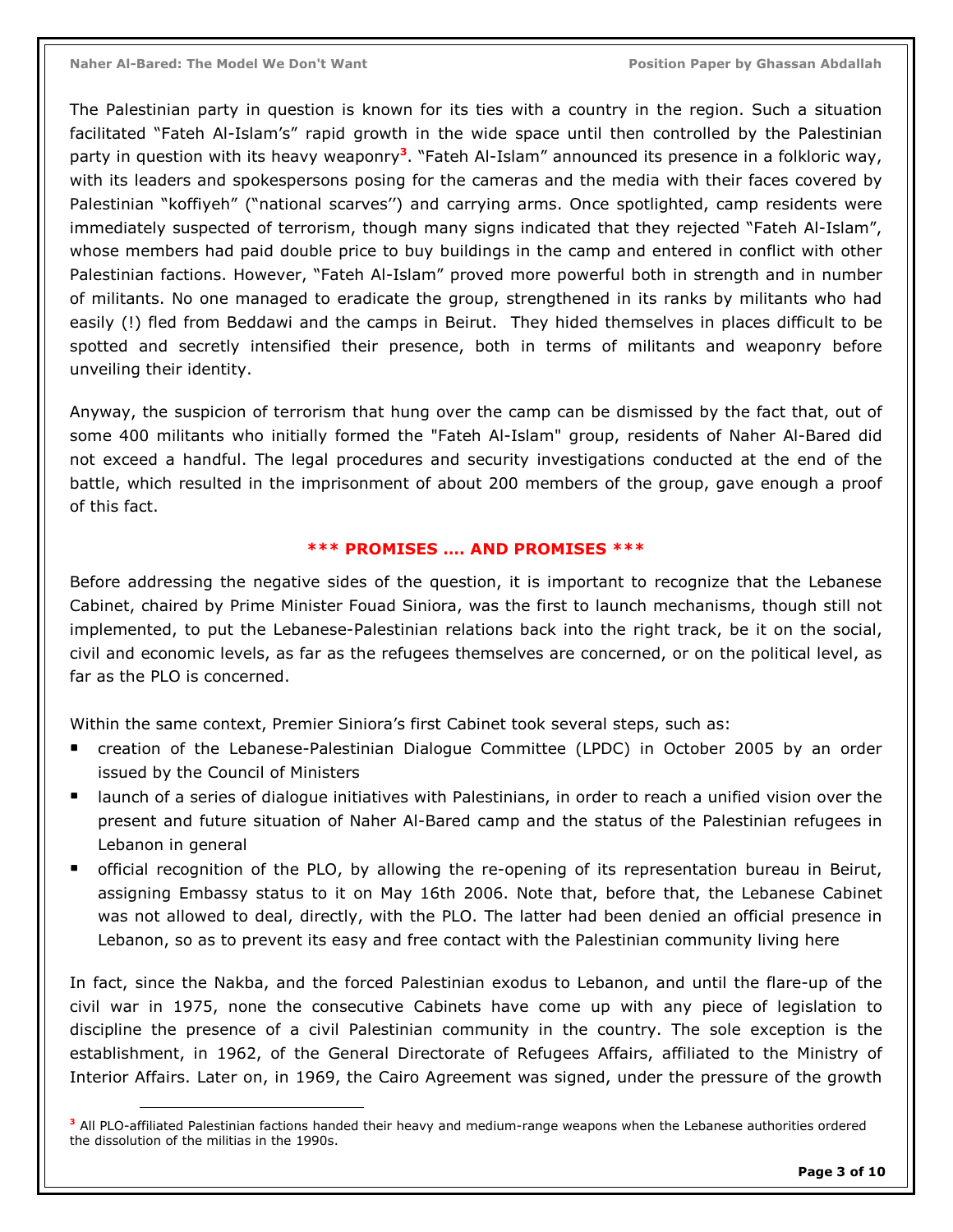of the Palestinian military presence inside and outside the camps, as well as the incapacity of the Lebanese State to settle the ensuing conflicts.

From 1975 to 1982, though powerful enough to influence developments in Lebanon, the PLO refrained from activating the clause from the Cairo Agreement related to civil rights and the right to work. Thus, as the PLO withdrew after the Israeli invasion in 1982, successive Cabinets issued consecutive ministerial decrees restricting Palestinian access to more than 70 professions.

In fact, during the 1990s, after the battle was settled with Prime Minister Michel Aoun, at that time the head of the military Cabinet, none of the subsequent Cabinets dared to recognize any of the Palestinian refugees' rights. On the contrary, Palestinians were not allowed to buy property, by virtue of the Law on foreign-owned property passed in 2001 and this is one of the clearest breaches of human rights as stipulated by the International Charter of Human Rights.

Moreover, after the assassination of Premier Rafic Hariri, Cabinet Ministers did nothing to improve the status of Palestinian refugees. In spite of its god intentions, Hezbollah Labor Minister Trad Hamadeh's 2005 order allowing Palestinians to work in the liberal professions which do not require Syndicate registration did not produce any practical results: in fact, things became more complicated. The Minister's order did not address the obstacles burdening Palestinian access to the labor market in Lebanon. Paramount among these obstacles are the need to obtain a work permit and the negative impact Hamadeh's order has at the end had on employers' decisions to hire Palestinian refugees.

Thus, the period after 2005 was pregnant with promises to improve the life conditions of Palestinians. Sometimes, these promises were close to being implemented, like the Ministers' visits to the camps organized by the LPDC so that they could check out directly the miserable situation there. However, those visits came to a halt as the security situation worsened and a sequence of assassinations and bombings took place.

Promises proliferated during and in the aftermath of the battle in Naher Al-Bared. In fact, statements issued by Premier Fouad Siniora and the LPDC President Khalil Makkawi remained promises only. **The** reasons for that need further discussion, to be conducted by other analysts.

Despite the promises made during the battle about the speedy return of the residents, rubble removal did not start until late 2008, and the foundation stone for the reconstruction was not laid until March 2009. None of the destroyed buildings has been rebuilt yet and only 900 families have returned to the still-habitable houses in the new camp.

In a ceremony held in February 2008, attended by LPDC President, representatives of UNRWA, PLO and Palestinian factions as well as diplomats, Premier Siniora declared the launching of the reconstruction project of Naher Al-Bared and the neighborhood. Addressing the financial difficulties that hampered the reconstruction of the camp, Makkawi told NOW Lebanon website, on July 26th 2009, that the Lebanese Cabinet requested the sum of 450 million dollars from the international community during the Vienna Donor Conference held in June 2008. However, the amount effectively collected until July 2009 hardly reaches 120 million dollars.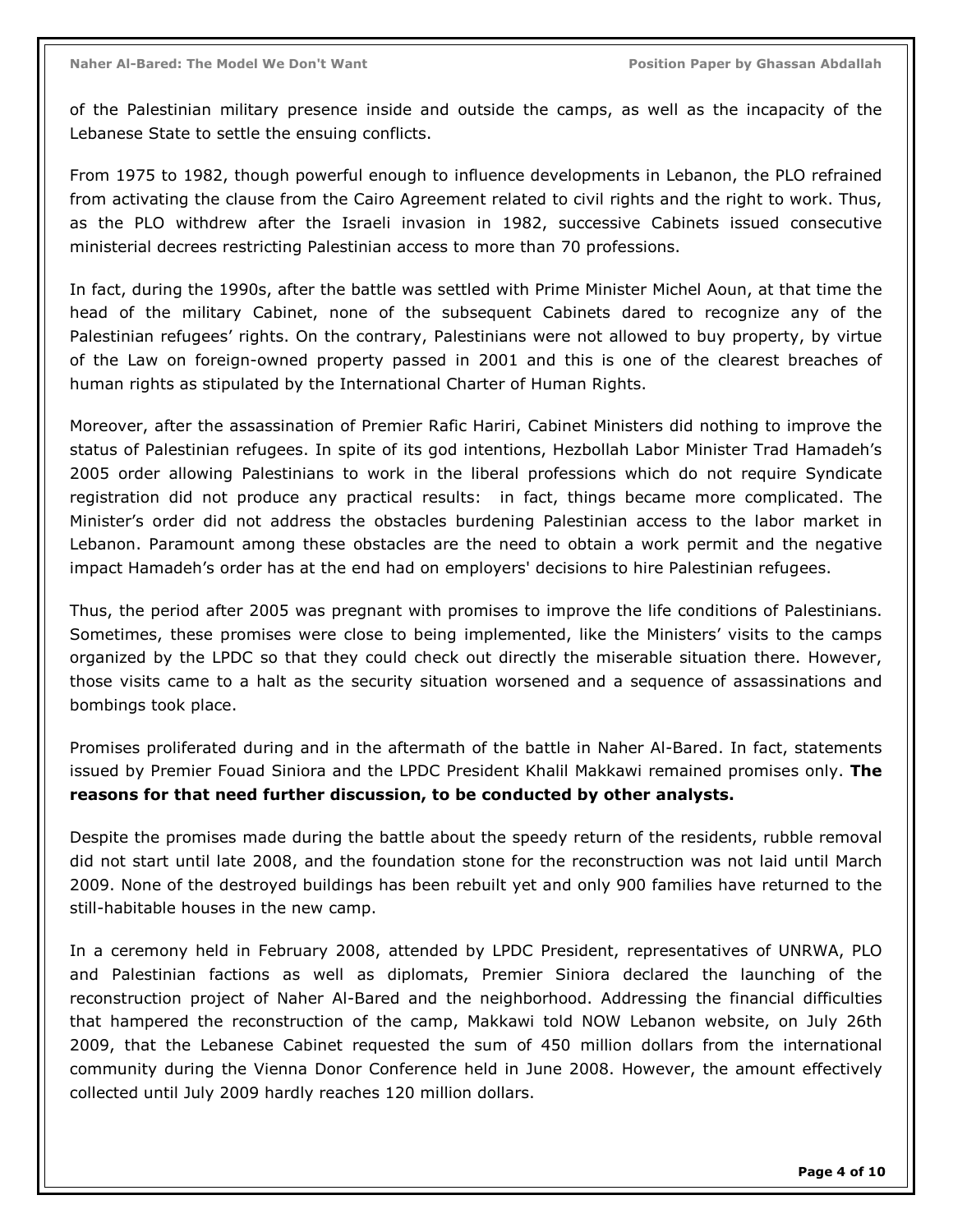Moreover, while laying the foundation stone of the project for the reconstruction of the camp, Karen Abu Zeid, the Commissioner-General of UNRWA (which supervises the rebuilding, along with the Lebanese Cabinet and the PLO), stated that the process would take longer than expected. She signaled out that there were some relevant challenges and that thousands of families had either rented houses outside the camp or were living in temporary accommodation. Early in September 2008, UNRWA called on the international community to gather some 445 million dollars, but only 42 million dollars were effectively collected.

It was promised that reconstruction would start in 2009 and finish in 2011. Once the rubble was removed, reconstruction on the first of the eight sectors of the camp should start in May 2009, so as to provide accommodation for residents within three months. As for the second sector of the camp, reconstruction was to have started simultaneously with that taking place on the first sector, so that the rebuilding in all of the eight sectors would be accomplished on time, according to plan. But up to today, no single building has been completely reconstructed!?!

#### \*\*\* EMBARGO INSTEAD OF CONSTRUCTION \*\*\*

Since the end of the battle, Naher Al-Bared camp and its close neighborhood have been turned into a military zone. Thus, uncontrolled movement into the camp is not allowed and checkpoints by the Lebanese Army have been set up at all the entrances of the camp. Measures have also been undertaken to control the entry into the camp. Whoever wants to enter the new camp (as accessing the old camp is absolutely forbidden) has to obtain a permit from the Lebanese Army Intelligence. Such permits are temporary and valid at most for two months. In addition to this, the requirements to be met in order to get and renew a permit change, getting more complicated over time.

Even when one manages to obtain a permit, treatment at the checkpoints varies according to the mood of the soldiers appointed to check the papers of the passers. Sometimes, they just follow the orders, checking the papers and inspecting vehicles. At other times, however, they bother passers, namely by claiming that they do not hold all the required papers, even when they effectively do. Some soldiers even insult and intimidate passers, making them wait for hours, regardless of the latter being children, women or elderly. Sometimes, they even draw their weapons against the passers without any valid reason, threatening not to let them in.

Moreover, and under the pretext of preserving the secrecy of movements by military units and guaranteeing the security of reporters and journalists, the latter were not allowed to get close to the battlefield during the fighting. Even when the battle stopped, this embargo was kept in place, this time under the pretext that there were mines, shells and unexploded bombs that might endanger their lives. These restrictions against the freedom of the press have been maintained, even after the ruins were cleared away and the danger represented by mines, shells and unexploded bombs ceased to exist. Still, reporters and journalists are not allowed in. Thus, two questions are relevant here: Why is such a procedure kept in place? Does this aim to keep the secrecy over what was/is still happening inside the camp?

#### \*\*\* WHICH SECURITY? \*\*\*

As a consequence of what has been mentioned before, it might be asked: what type of security is envisaged for Naher Al-Bared as well as for the rest of the Palestinian camps? Moreover, which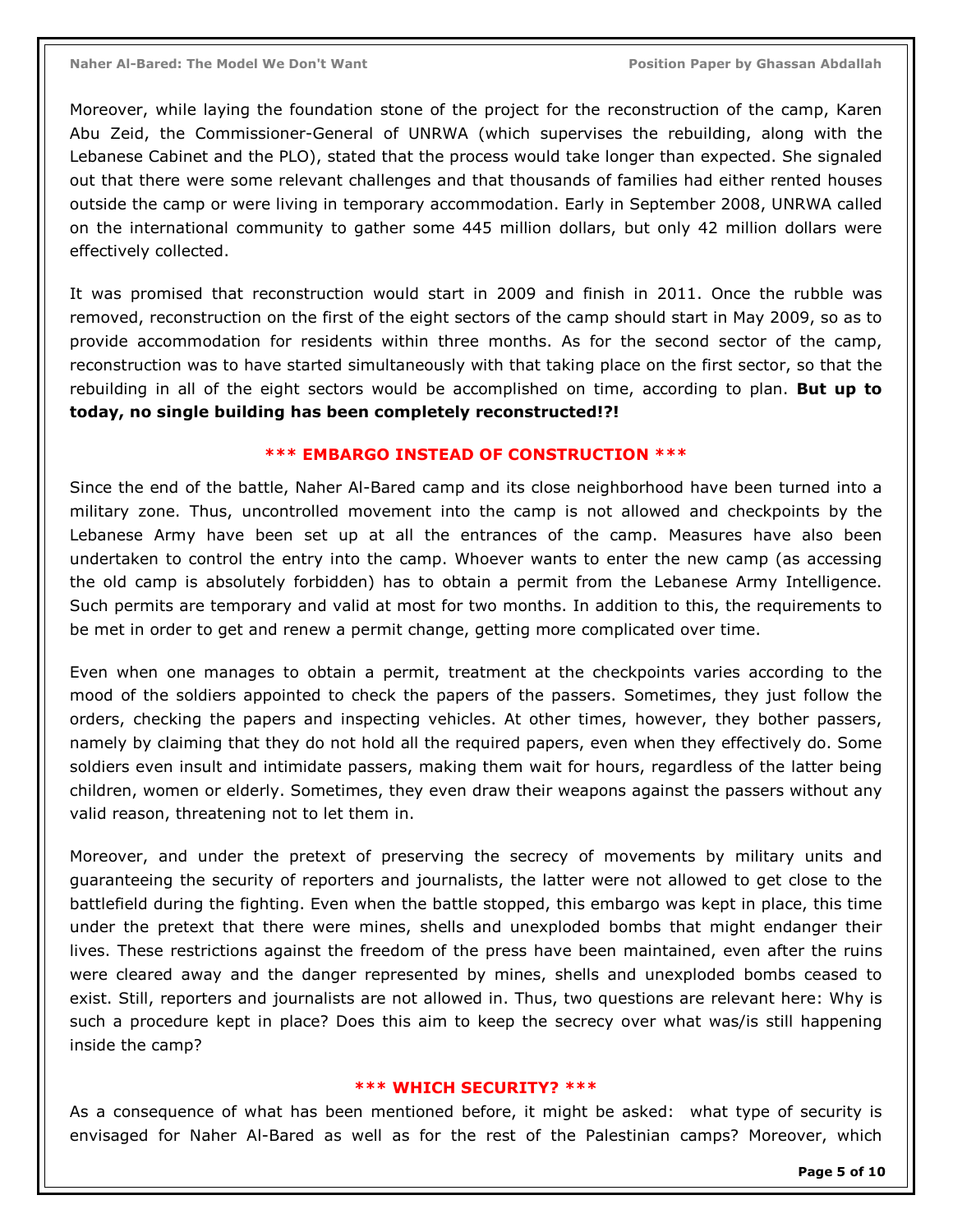security concept is to be applied? Is it the traditional security that is based on the direct military rule over the civil community and on laws issued during the Ottoman and French mandate periods, if not before? Or is it the human security that is based on modern concepts and relies on legal and economic elements as well as social awareness?

In fact, the Naher Al-Bared case served to put in question, in a comprehensive way, the type of security envisaged: it addressed issues of practical implementation, inviting interrogations as to whether it is the Lebanese legitimate troops that should respond for the security in the area, for the reason that they have defeated "Fateh Al-Islam", or whether the very concept of security – traditional or modern - should be further discussed.

Concretely, oppressive security practices have been resumed. Such practices reminded Palestinians of the 1960s. At that time, refugee camps were ruled by military law and controlled by the Army Intelligence known as the "Second Bureau". At that time as well, treatment of camp residents varied according to the mood of the security officers. Entry into and exit from the camps, construction inside them, work, etc … were all ruled by military orders. These dreadful memories were also recast by the "security measures" adopted after the battle in Naher Al-Bared, requiring that camp residents obtain permits issued by the Army Intelligence to enter and exit the camp. Such measures recalled for the first generation of refugees the permits they had to obtain to travel to South Lebanon or to move their residences from one camp to another. They also loaded the memory of the new generations, making it evident also for them that hostility against Palestinians in Lebanon remains firm and is based on racism. This represents a dangerous and persistent risk. Firstly, the old generation could step backwards and re-arm in order to protect the security of the camp, just as it happened during the transition period between the end of the 1960s and the beginning of the 1970s. Secondly, the new generation may come to question whether violence is a way of confronting the increasing oppression. As a result, the conflict between the camp and its neighborhood and between the camp and its security rulers may arise again, adding new sources of tension to those already existing among the Lebanese.

A poll carried out by the company International Information during the battle with more than 1500 respondents living in the camps showed that refugees do not trust the Lebanese security forces. In fact, when asked about who should control the security in the camps, only 11.5% have chosen the Lebanese security forces, while 31.1% pointed the PLO, 31.4%, the Palestinian factions, 8.4%, Hamas, and 9.6% Fatah.

What has been said before points to the necessity of implementing the concept of human security, as discussed during several meetings, some of them held by the Lebanese-Palestinian Dialogue Committee (LPDC).

The human security concept accounts for the need of individuals to feel safe and for the obligation of respecting the Law, instead of having a situation where legislation is imposed upon them by force, without any consideration of the necessity to raise awareness of the community about such issues.

During a workshop organized by the Lebanese-Palestinian Dialogue Committee (LPDC) from December 17th to  $19<sup>th</sup>$  2008 at Al-Bustan Hotel, Professor Mary Kaldor, who directs a group in charge of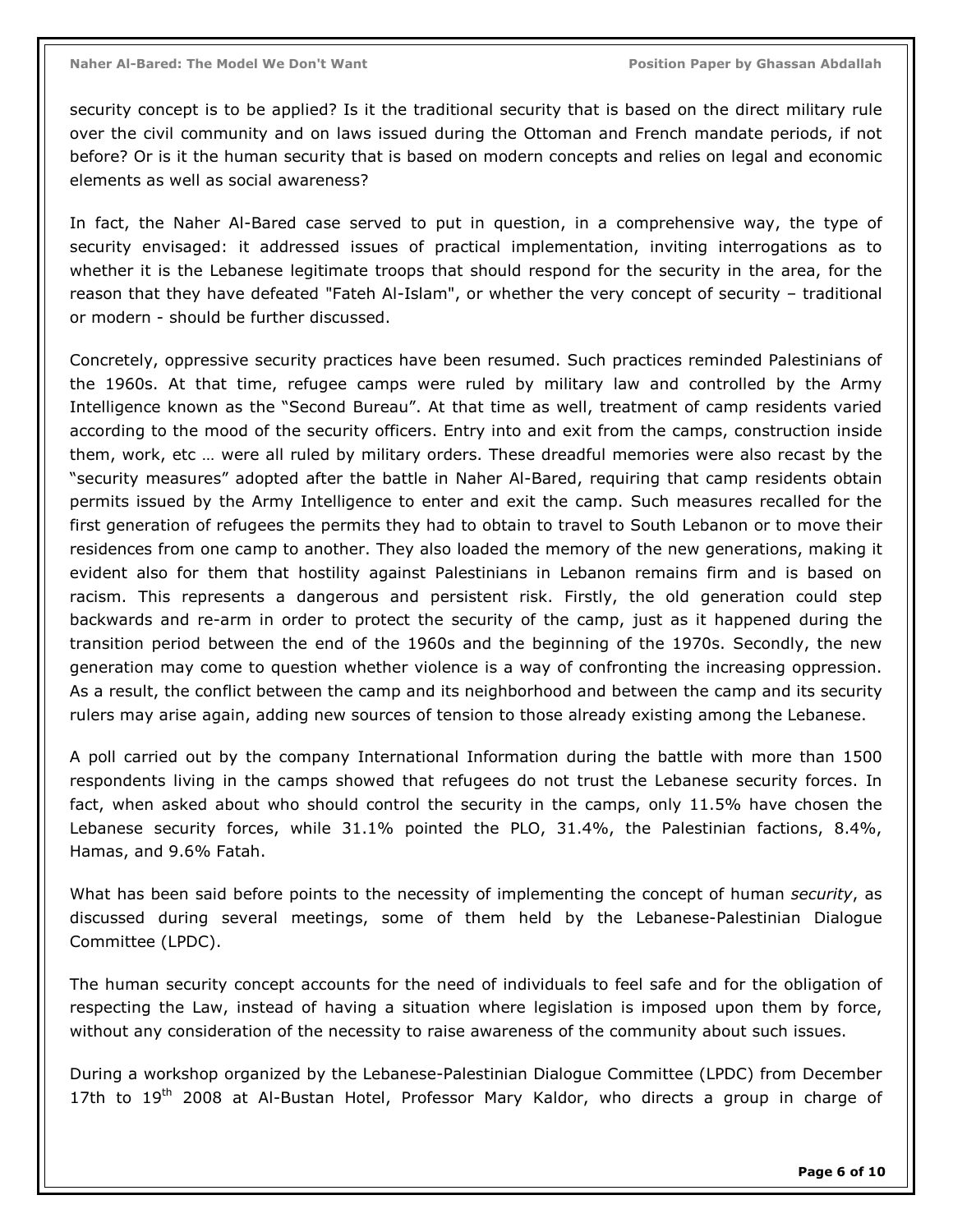discussing human security issues in the European Union, presented a comprehensive definition for the concept in question, as follows:

- 1- The security of individuals and the societies where they live is contrary to the traditional security concept that the State offers.
- 2- Security has an interconnected nature, linking "liberation from fear/violence and poverty (i.e. the absolute absence of economic security)".
- 3- The distinction of 'domestic' and 'abroad' should be overcome, so as to reach a situation of overall rule of Law prevailing over collisions and wars.

Kaldor pointed out that, in Canada, the vision of human security is based on the protection against political and criminal violence and this cannot be disconnected from economic security, which means that the combat against unemployment, poverty and marginalization should be pursued, in addition to strengthening human development.

She stated that the principles of human security are listed as follows: the prevailing of human rights, the rule of Law and the partnership with the community so as to identify respective needs and raise awareness among both security officials and residents.

The workshop also discussed practices carried out in Ireland, USA and Canada. It addressed the experience of Community Policing as well. The several points of view discussed on that occasion could be summarized as follows:

The representatives of the two arms of the Lebanese Security – the Lebanese Army and the Internal Security Forces – presented two different ways of tackling the issue According to the first one, presented by the representative of the Lebanese Army, the State should be responsible for security, taking into consideration, however, Palestinian refugees' rights and securing proper dialogue with the latter, so as not to recall the memories of the period of the security and military rule of the "Second Bureau". The second approach, advocated by the representative of the Internal Security Forces, is tighter and considers that the national sovereignty demands direct security rule and nothing else. Other ideas were also voiced, such as implementing Community Policing, properly adapted to the reality here, without changing, nevertheless, the fundaments of the human security concept. The representatives of the Lebanese state said that the community police should be formed by agents and officers of the Lebanese security. The latter should be sensitized to the humanitarian dimensions of the question and the participation of some civil residents of the camp might be contemplated. The representative of the Internal Security Forces, however, disagreed with such a line of action.

The results of the opinion poll mentioned above highlight that the eventual adoption of community policing needs to be adapted to the reality here and that the implementation of traditional security measures should be avoided, even if under a "modern" disguise, through, for instance, slogans on social and human security. It might be possible  $-$  and this is a suggestion for thorough study and examination - to adopt the municipal policing experience in Lebanon and adapt it to the social security concept. Therefore, the popular committees present in the camps would be elected directly by the residents, linked to the neighboring municipalities and become integral parts therein. They would also operate according to the same governance and electoral regulations that rule the councils of the municipalities. Such a procedure would put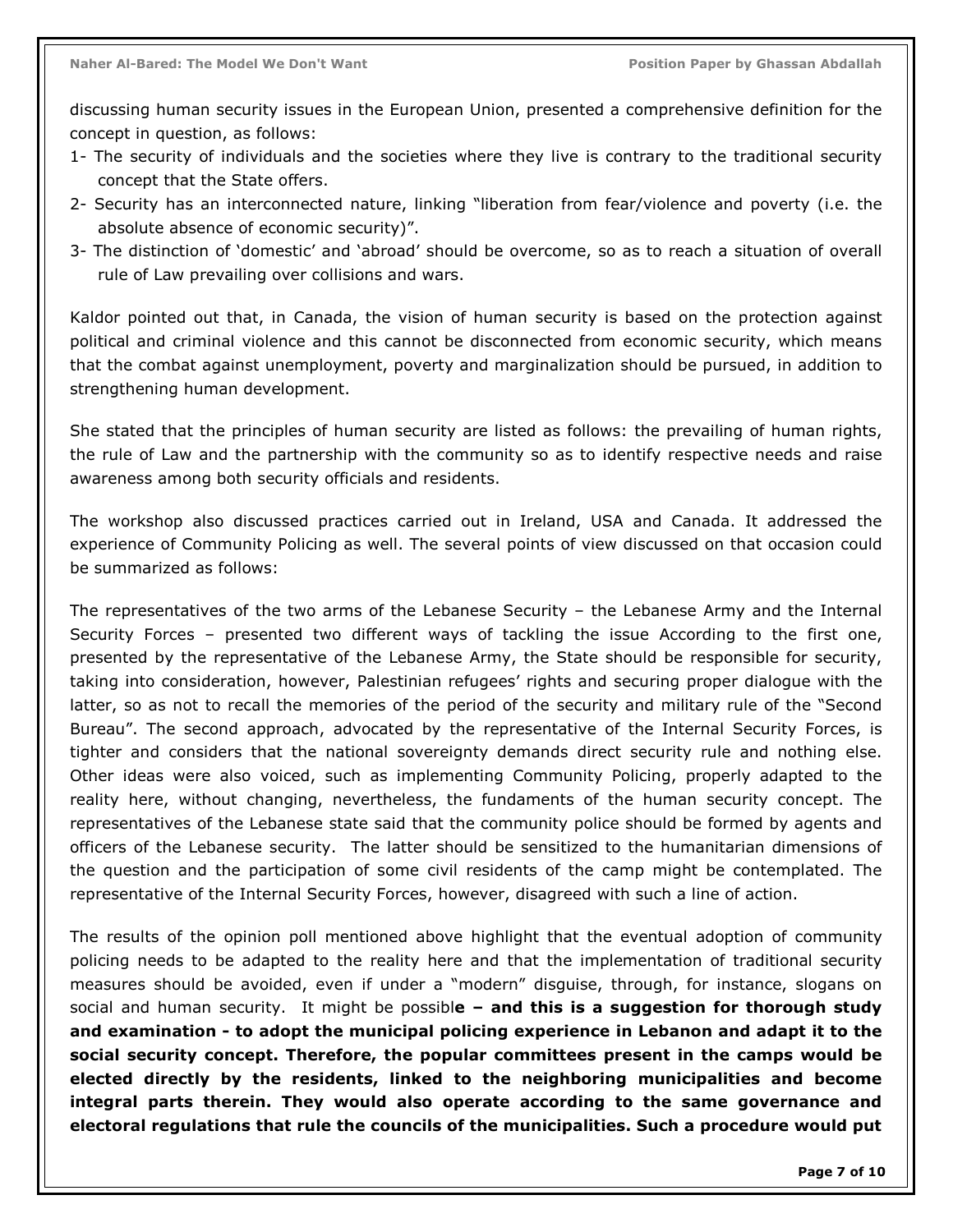an end to the designation quotas imposed by the political factions. The civilian police members would be selected among the residents of the camp and would respond to the elected popular committee. Consequently, just as it happens to the municipalities, the elected popular committees would be ruled by the legitimate authority that is represented by the Ministry of Interior Affairs and Municipalities. A cooperation formula might be attempted between the representatives of the legitimate authority of the Ministry of Interior and the civilian police of the camp - based on the human security concept and the experience of community policing. This does not necessarily mean that the presence of the ISF police in the surroundings of the camps should be discontinued.

### \*\*\* THE KNOWLEDGE-RELATED SECURITY… FLOW OF INFORMATION AND FREEDOM OF THOUGHT \*\*\*

Should the security issue be resolved, it would be necessary to tackle the issue of knowledge, that means, the flow of information and the freedom of opinion, as protected by the international charters on human rights, and which have been de facto restricted by the status quo, even if not by virtue of the Law.

Once again, the Naher Al-Bared camp and the resulting experience serve, unfortunately, as a concrete example! Given the current situation of the Lebanese media, information flowed, during the battle, in a way to meet the best interests of the media itself and its domestic or foreign affiliation. For example, and without being exhaustive, the Qatari Al-Jazeera, Hezbollah's Al-Manar, New TV and the March 8th coalition's newspapers focused on the humanitarian situation of Palestinians and exaggerated the number of victims amongst them. For their turn, the Future Movementmedi , LBCI, Al-Arabiya and other March 14th coalition's media, focused on the criminal side of "Fateh Al-Islam". Thus, each of those media presented information through the lens of the respective political affiliation of each party.

During the war, reporters and journalists had very limited access to the battlefield, due to security risks, being prevented from observing the movements of the Lebanese Army on the ground. However, exceptions were made with the aim of covering some selected operations of the Army. The media groups allied to the powers that did not want the Army to wage war against Naher Al-Bared unofficially broadcasted footages and reported information they obtained from inside the camp, not indicating how and who leaked such information!

By the end of the battle, the situation remained unchanged. Reporters and journalists went on being denied access to the camp to directly observe what was happening in that security besieged-space, perfectly cut-off from the surroundings by the Lebanese Army. Only information issued by official authorities could be reported and that had nothing to do with the facts. For instance, credible information given by Palestinian sources was absent, as the Palestinian factions were either weak or drown in their own political and ideological conflicts.

But there are worse and even more critical aspects. Freedom of opinion also fell victim to intimidation, disguised as advice, but informed by security concerns. Writers and university professors protested against the ongoing situation and practices in Naher Al-Bared and surroundings, considering them as an example of Palestinian exclusion. An official authority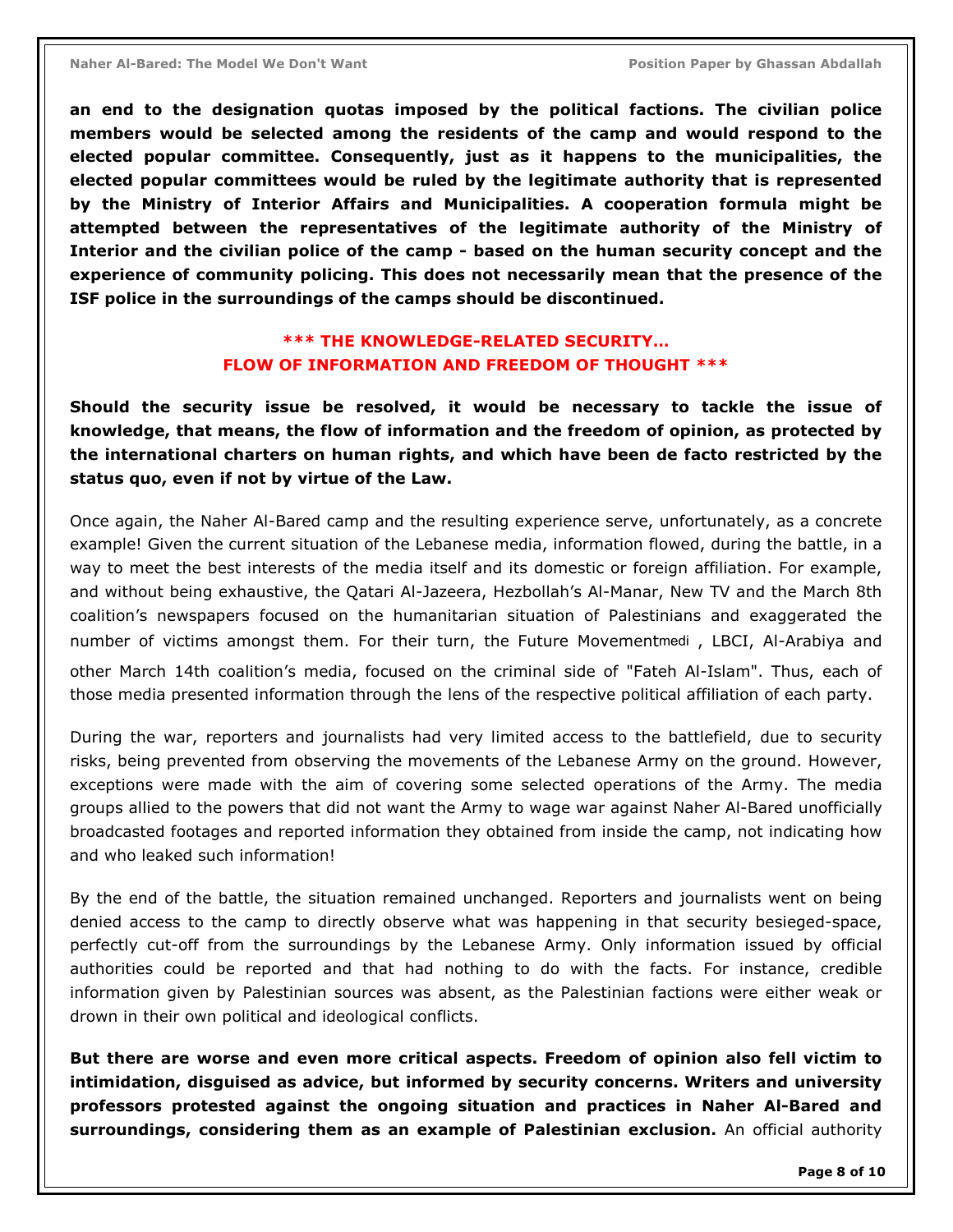initiated a firm, but altogether unnecessary, reply against them. Reactions afterwards continued, when a writer, who is not specialized at all in the field, threw a flow of racist accusations and insults against the professors constraining their freedom of opinion. The professors, though, were referring to facts and their freedom of opinion is guaranteed by laws and regulations.

As it usually happens, authorities', politicians' and the media's reactions to comments by Palestinians or supporters of the Palestinian rights were out of proportion; In fact, such reactions are usually characterized by being irrational, stressing, for example, only the negative events of the Palestinian experience in Lebanon - even though the Palestinian representatives have already apologized for that  $-$  and ignoring the significant positive contribution of Palestinians in Lebanon on the economic, educational, cultural and social levels.

Thus, it is important to observe the way information is reported and emphasize that it should not be the object of manipulation. Information should address, instead, the human aspects of every event and respect freedom of opinion, as an integral part of a modern, broad and comprehensive concept of security. This is another topic that needs to be further discussed.

#### \*\*\* AN EXPERIENCE NOT TO BE REPEATED \*\*\*

The critical violation of human rights currently happening in Naher Al-Bared and the embargo placed on the camps in southern Lebanon are urgent issues demanding thorough analysis. They need to be dealt with carefully, mainly through the lens of the rights, obligations and the Law. This aims to put an end to the injustice, unjustified in any instance – morally, politically and on a humanitarian level. suffered by camp residents who, nevertheless, complied with all official requests during the battle and afterwards, with the cooperation and full support of the PLO. It is high time that residents, whose lives were put at risk by terrorism, regain their normal lives. Although they will never forget what has happened, it is important to keep those events as memory so that they shall not be repeated. It is also important not to turn those events into profound wounds and indelible scars leading, potentially, in the future, to dangerous social, security and political consequences so difficult to deal with.

In fact, two years ago, the so-called "Al-Bared War" was officially over. Even though the smoke of the battle is vanishing by now, there are signs of a new catastrophe hitting Palestinian refugees in Lebanon, yet another one in a series. The camp, namely the one known as the old camp, is today a totally empty space. As for the new camp, houses there were critically damaged if not destroyed. Palestinian refugees paid twice the costs of the regional and internal political polorization… The first time Palestinians paid the price was when the terrorist group "Fateh Al-Islam" occupied Naher Al-Bared, backed by foreign powers, as reported then in the media and the statements by Lebanese politicians. The second time was when that terrorist group attacked the Lebanese Army troops and savagely killed more than 20 soldiers, shortly before direct confrontations broke out. Thus, refugees fled from their houses, paving the way for the Lebanese Army to settle the battle and avoiding being used as human shields. However, the civilian population has not, up to this day, been able to get back to their homes. Just as it happens with the issue of settlement ("tawtin"), the re-building plan also became a heavily loaded subject for politicians in Lebanon. Construction works are suspended by virtue of a verdict. Such a verdict was issued based on information provided by one political group